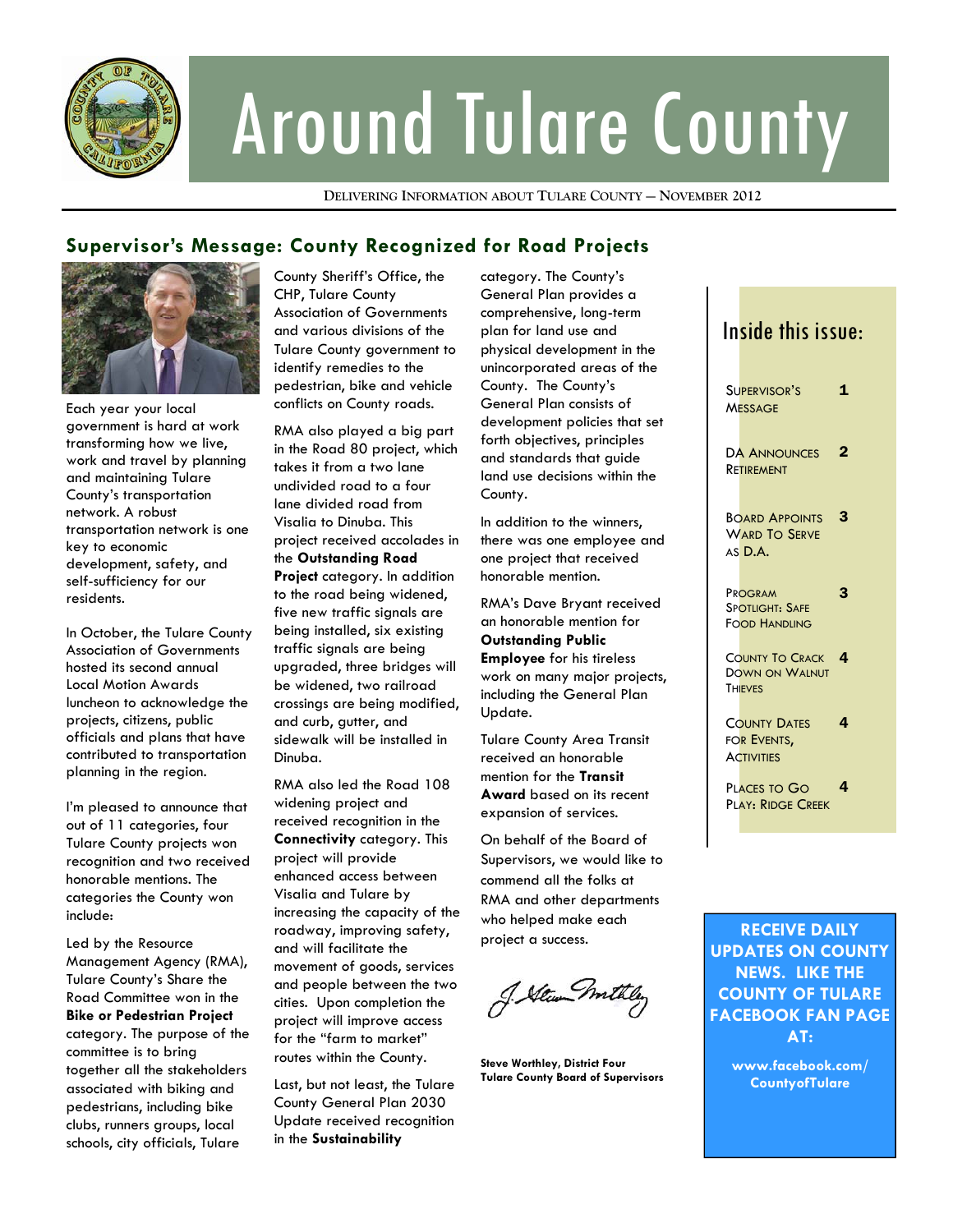# **District Attorney Announces Retirement**

"I would like to thank District **Attorney Cline** for his years of leadership and commend him for his innovation. Tulare County has been very lucky to have Phil Cline as **District** Attorney." Chairman Allen Ishida



District Attorney Cline made his retirement announcement at the Oct. 9, 2012 BOS meeting.

Tulare County District Attorney Phil Cline formally announced at the Oct. 9 Board of Supervisors meeting his intentions to retire from office on December 15, 2012 and made a recommendation to fill his position for the last two years of his current four-year term.

On Oct. 16, the Board of Supervisors appointed the District Attorney's recommendation, Assistant District Attorney Tim Ward.

"I'm very, very proud of all of the people who have worked for me as District Attorney and who I've worked with as District Attorney. It's been something that has made me a success. It's not due to my efforts as much as it is to their support of me. I honor this Board and thank this Board for supporting me," said District Attorney Cline as he addressed the Board of Supervisors.

District Attorney Phil Cline's current term began on January 3, 2011 and was set to expire January 5, 2015. The District Attorney's position will be up for reelection in 2014. District Attorney Cline began his career in this elected position when he was appointed in 1992 to complete the term of his predecessor, Jerry Sevier.

During his address, District Attorney Cline recommended that the Board of Supervisors appoint Tulare County Assistant District Attorney Tim Ward as his successor based on his success as a prosecutor and his administrative experience background, particularly with administering the department's budget.

Ward was hired as a Tulare

County Deputy District Attorney in 1999. In 2006, he was hired as Supervising Attorney and was later promoted to his current position, Assistant District Attorney, in April 2011. The Assistant District Attorney position serves as an assistant department head and assists in the planning, organization, coordination and direction of the legal and administrative functions of the department.

The Board of Supervisors has the authority to appoint all vacancies in any office filled by the appointment of the Board and elective officers, except Judge of the Superior Court and Supervisors.

"I would like to thank District Attorney Cline for his years of leadership and commend him for his innovation. Tulare County has been very lucky to have Phil Cline as District Attorney," Chairman Ishida said.

#### **Accomplishments**

Since taking office in 1992, Phil Cline initiated numerous programs that enhanced public safety and addressed the needs of victims of crime. Some of those programs include:

Established the Violent Crimes Division, which includes specially assigned prosecutors and investigators to handle homicide, career criminal, major narcotics, and gang cases.

Creation of the first County Gang Task Force. The DA's office still coordinates multi-agency anti-gang operations around the County as well as high profile patrols that reduce gang presence and violence at family and community events such as the

county fairs, holiday parades and car shows.

Creation of a Family Protection Division with specially assigned prosecutors and investigators to handle Child Abuse, Sexual Assault, Domestic Violence, Elder Abuse, and Child Abduction cases. As part of this effort, he introduced the Child Abuse Response Team (CART) program to insure child victims were not re-victimized by repeated and unnecessary examinations and interviews.

An especially important accomplishment involved Mr. Cline personally creating the State's first multiple County Rural Crime program to protect the agricultural industry from crime. He traveled frequently to Sacramento and Washington D.C. in order to obtain funding for the program and eventually oversaw the creation of Ag Crime task forces in each of the Counties in the Central Valley. The ACTION project (Agricultural Crime Technology, Information and Operations Network), a conceptual offshoot of the Rural Crime Program, introduced high technology to the fight against agricultural crime and was used to link each County task force in the Central Valley.

To read more about District Attorney Phil Cline's accomplishments, please visit: http://bit.ly/TTJWiR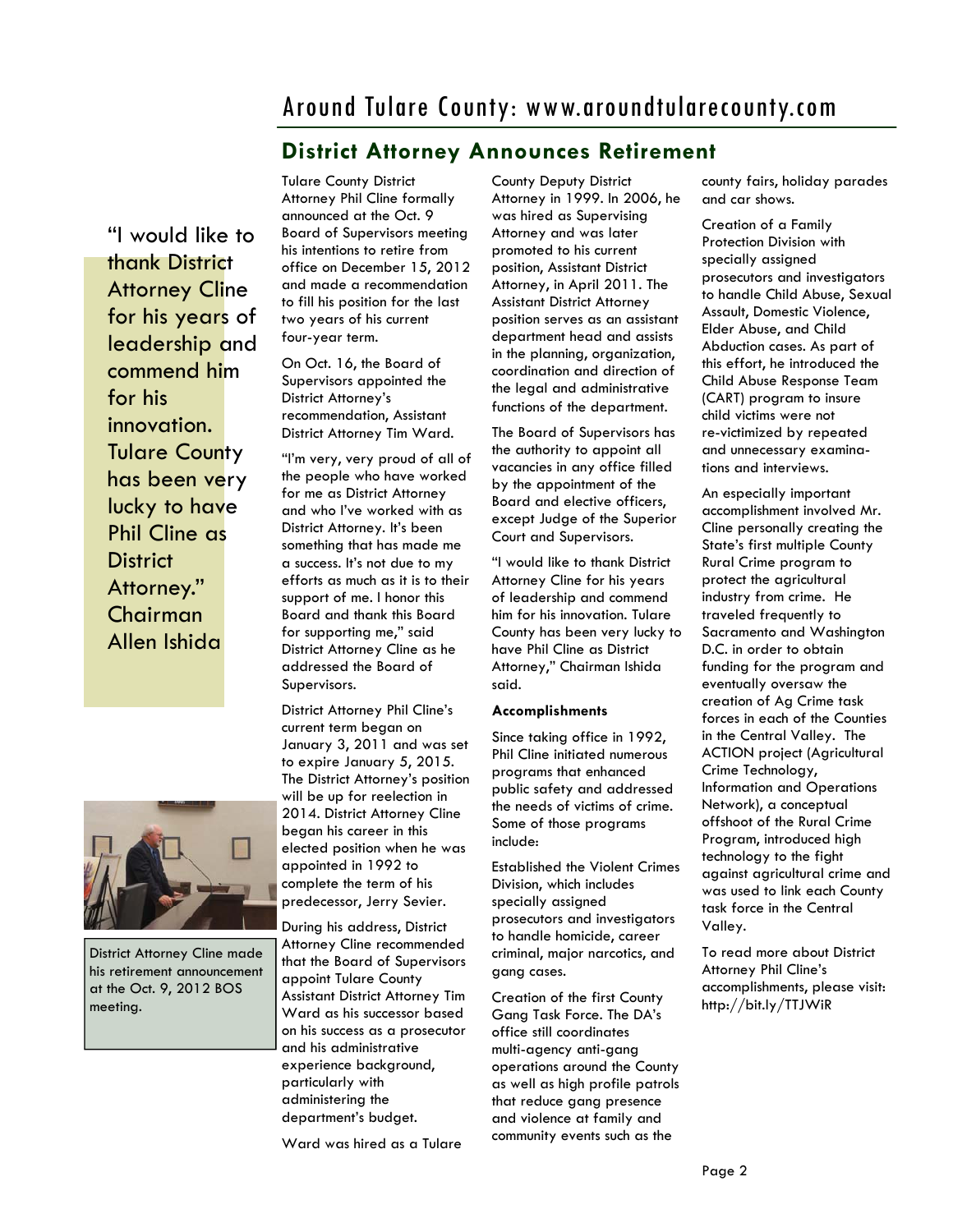# **Tim Ward to Serve As District Attorney**



On October 16, the Tulare County Board of Supervisors appointed Tim Ward to serve as District Attorney.

The appointment comes as a result of longtime Tulare County District Attorney Phil Cline announcing his retirement earlier in the month. District Attorney Cline, scheduled to retire on December 15, 2012, recommended Assistant District Attorney Tim Ward be appointed to fill the remainder of his term.

District Attorney Phil Cline's current term began on January 3, 2011 and was set to expire January 5, 2015. The District Attorney's position will be up for reelection in

2014. District Attorney Cline began his career in this elected position when he was appointed in 1992 to complete the term of his predecessor, Jerry Sevier.

District Attorney Cline recommended that the Board of Supervisors appoint Tulare County Assistant District Attorney Tim Ward as his successor based on his success as a prosecutor and his administrative experience background, particularly with administering the department's budget.

"Tim is eminently qualified and ready to serve the mantle of District Attorney," District Attorney Cline said.

November 2012 marks Ward's 13<sup>th</sup> anniversary with the Tulare County District Attorney's Office. Tim was promoted to Assistant District Attorney in April 2011 and is in charge of the Bureau of

Administration, overseeing all logistical operations of the largest law office in Tulare County.

Since joining the District Attorney's Office, Tim has held numerous assignments varying from Felony Trial Division, Juvenile Division, and the Porterville Division. He has completed a number of special prosecution assignments where he prosecuted Agricultural Crime, Career Criminal, and Homicide cases. In 2005, Tim was promoted to Supervising Deputy District Attorney and has supervised both the Juvenile Divisions and Porterville Divisions. In addition, he has supervised the Operations Division consisting of the Support staff, I.T., Fiscal, Special Programs, and the Victim Advocate units.



**There are many County employees who are doing outstanding things for their community outside of their job.** 

**Do you know a County employee who should be in the spotlight? Let us know at:** 

**newsletter@co.tulare.ca.us**

# **Program Spotlight: Safe Food Handling Awards**

Tulare County Health & Human Services Agency's Environmental Health Division, in coordination with the California Restaurant Association (CRA), Central Valley Chapter, launched the Excellence in Safe Food Handling Awards Program in March 2010.

Tulare County restaurants and retail food establishments that demonstrate an outstanding commitment to food handling safety are awarded a Certificate of Excellence.

In an effort to shine the spotlight on consistent safe food handling practices Tulare County Environmental Health has initiated an awards program to acknowledge food facilities that have received three consecutive routine inspections scores that are 95% or higher.

To commend restaurateurs for the sustained effort needed to maintain such high standards a certificate of recognition suitable for framing and a gold seal to display in the window will be awarded.

The award rewards consistent safe food handling

procedures in local food establishments. Winning food establishments are presented with a certificate and window display to promote their food safety record to the public.

This is an ongoing program and will focus on lowering the risk of food related illness. It is HHSA's hope that recognizing the efforts required to maintain these high standards will encourage others to emulate safe food handling practices.

For a list of recipients, please visit: http://bit.ly/WYrLsN

**Want your program to be in the spotlight? Please send suggestions to:** 

## **Did you know?**

The Tulare-Kings County Restaurant Association actively promotes facilities that have earned this honor. The names of award winners are posted and forwarded to local media for additional recognition.

For more information on the Excellence in Food Safety Awards, or information on Environmental Health Services Division, call 559-624-7400.